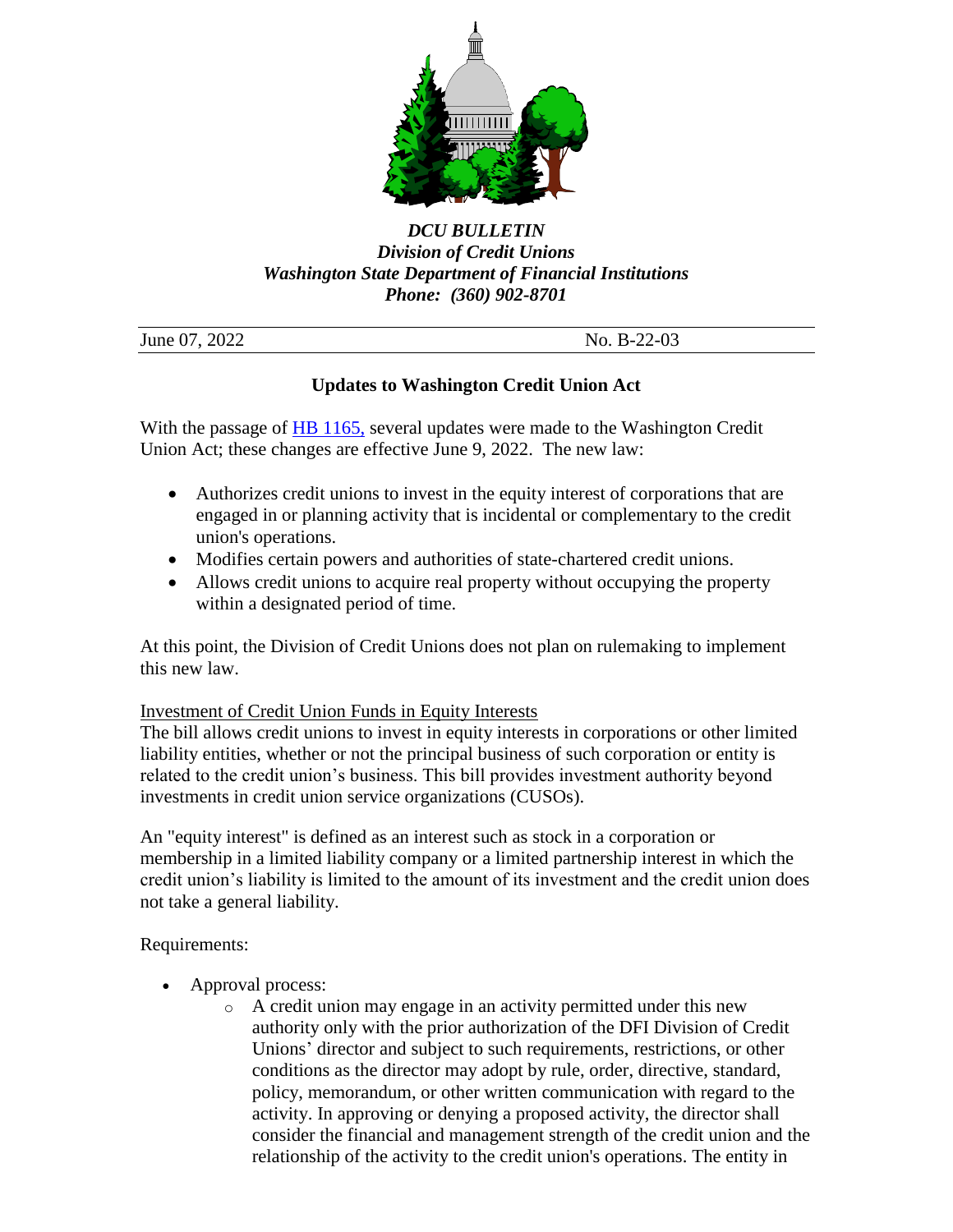which the credit union invests must be engaged in or planning or developing activity that is incidental to or complementary to the credit union's operations. Activity is incidental or complementary to the credit union's operations if it would be performed for or provided to the credit union, or if it would be performed for or provided to the credit union's members in relationship to products, services, or activities that the credit union performs for or provides to its members. Such activity may not pose a risk to the safety and soundness of the credit union or the credit union industry. The entity may be engaged in other activity that is not incidental to or complementary to the credit union's operations.

- o An application is required. A credit union should include at least the following information with its application:
	- o How the investment meets the criteria in the law, including how the product is complementary to the credit union's business;
	- o Financial forecasts for the investment and return;
	- o Your due diligence summary for the investment;
	- o Credit union management's experience with this type of entity and/or the end product;
	- o Contracts; and
	- o Board resolution.
- Prohibited investments: A credit union may not invest in: (i) A federal depository institution or state depository institution; or (ii) A bank holding company or savings bank holding company.
- Amount of investment:
	- o Until January 1, 2025, the initial aggregate amount of funds invested under this new authority shall not exceed 2.5 percent of the net worth of the credit union, and when combined with the amount of funds invested in organizations whose primary purpose is to strengthen, advance, or provide services to the credit union industry or credit union members, shall not exceed 10 percent of the assets of the credit union, whichever is less.
	- $\circ$  Beginning January 1, 2025, the initial aggregate amount of funds invested under this new authority shall not exceed 5 percent of the net worth of the credit union, and when combined with the amount of funds invested in organizations whose primary purpose is to strengthen, advance, or provide services to the credit union industry or credit union members, shall not exceed 10 percent of the assets of the credit union, whichever is less.

We welcome your calls and questions prior to submitting your application.

## Investment of Credit Union Funds in Real Property Interests

The law removes the statutory language limiting investment of credit union funds in real property or leasehold interests "primarily for its own use or the use of a credit union service organization in conducting business," and inserts language stating that the credit union may invest in real property or leasehold interests "for use in conducting business or